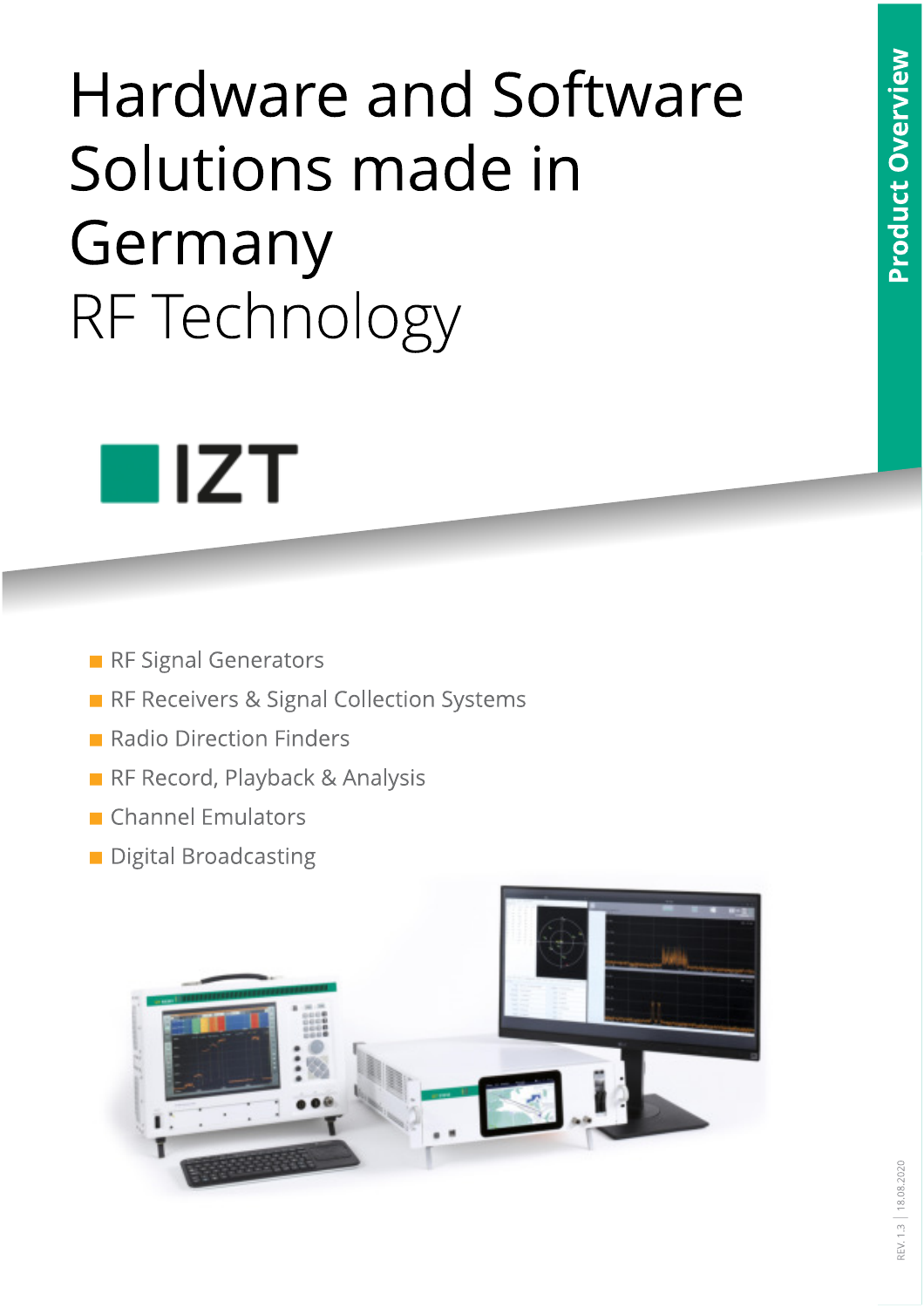## RF Signal Generators

## **IZT S1000/IZT S1010**

## **Multi-Channel Signal Generators**

- One device 31 Virtual Signal Generators of highest RF quality
- Two RF outputs for phase-synchronous diversity and MIMO testing
- For I/Q data, Sirius, XM, HD Radio, AM, FM
- Modulators for Digital Radio and TV Standards
- GNSS Constellation Simulator
- Automated testing for development and production
- Versatile real-time impairment simulation
- 50 MSamples/sec real-time streaming



FIGURE 1: IZT S1000 / IZT S1010 SIGNAL GENERATORS



### **Real-time RF Environment Simulation System**

- Test and validation of COMINT and DF systems
- Operator training
- Simulating time variant, complex and realistic RF signals
- Multiple and accurately synchronized RF test signals

**FIGURE 2: IZT S5000** 

## **IZT T1000**

**IZT S5000** 

#### **Compact Broadcast Modulator**

- Modulator platform for DAB and DAB+
- $\blacksquare$  Playback of ETI/EDI files for factory testing
- User-friendly intuitive web GUI
- IZT DAB Content Server can be integrated
- Optional integrated GNSS receiver for synchronization



**FIGURE 3: IZT T1000**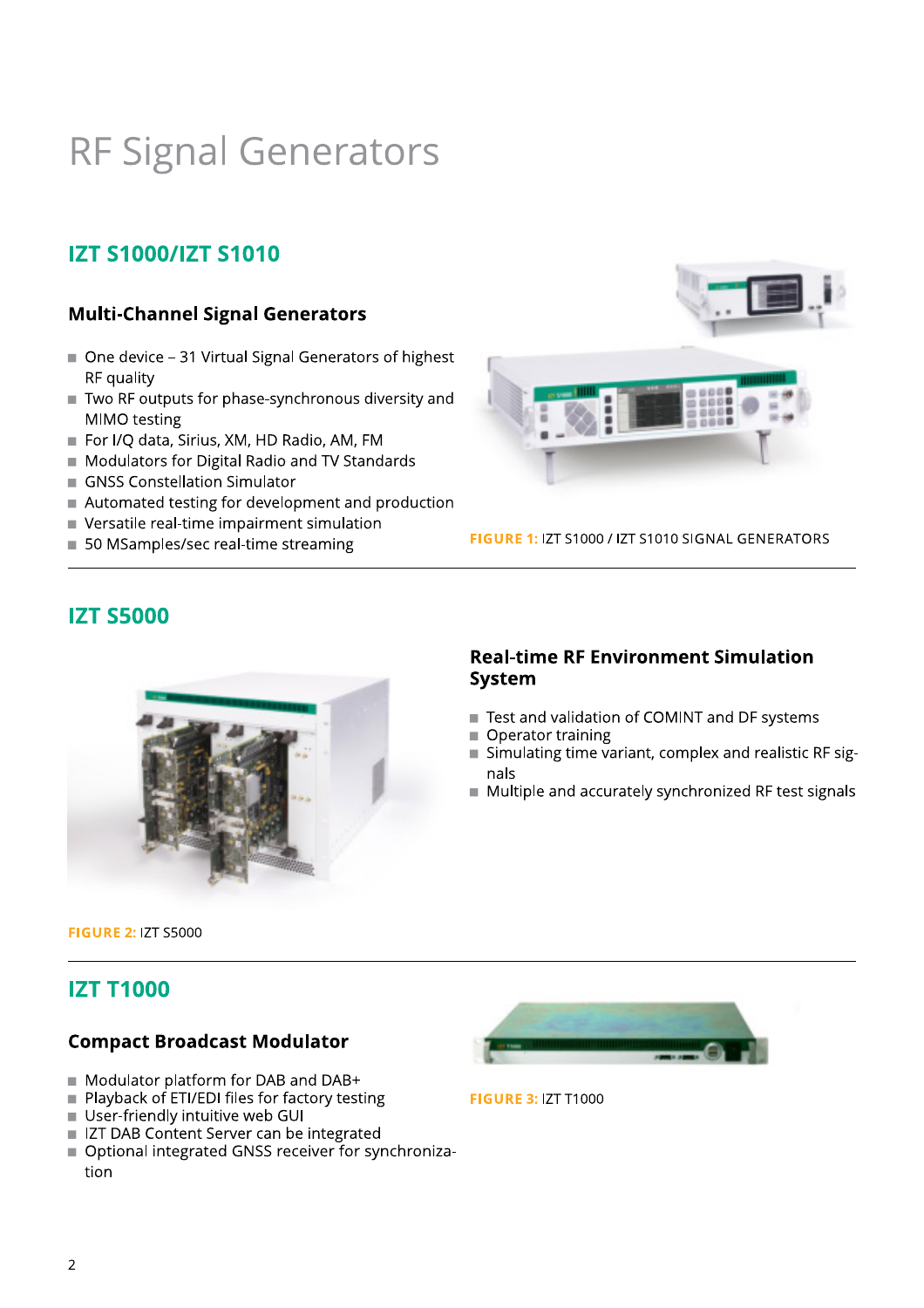## **RF Receivers & Signal Collection Systems**

## IZT R3000/IZT R3200, IZT R3301/IZT R3302, IZT R3410/IZT R3411

### **Receivers**

- Excellent RF performance
- Frequency range 9 kHz 3 GHz (6 GHz/18 GHz)
- Real-time bandwidth up to 25 MHz
- $\blacksquare$  Multichannel operation
- Fully remote controllable
- Radio monitoring of broadcast stations
- ITU-R spectrum monitoring measurements
- $\blacksquare$  Jammer location finding
- Spectrum allocation analysis
- Search, intercept and emitter location
- Threat recognition
- Offline processing and technical analysis



**FIGURE 4: IZT R3410** 

## **IZT R4000, IZT R4010**



## **Digital Wideband Receivers**

- Signal collection and recording system
- Superior signal quality
- Continuous interception of up to 120 MHz bandwith
- $\blacksquare$  Real-time signal analyzer
- Spectrum Monitoring

**FIGURE 5: IZT R4010** 

## **IZT R5010**

### **Digital Wideband Receivers**

- Highest signal quality in the frequency range up to 18 GHz
- Up to 120 MHz instantaneous bandwidth
- Six independent digital downconverters
- Up to 64 narrow-band DDCs
- Real-time spectrum calculation
- Large internal buffer memory



**FIGURE 6: 17T R5010**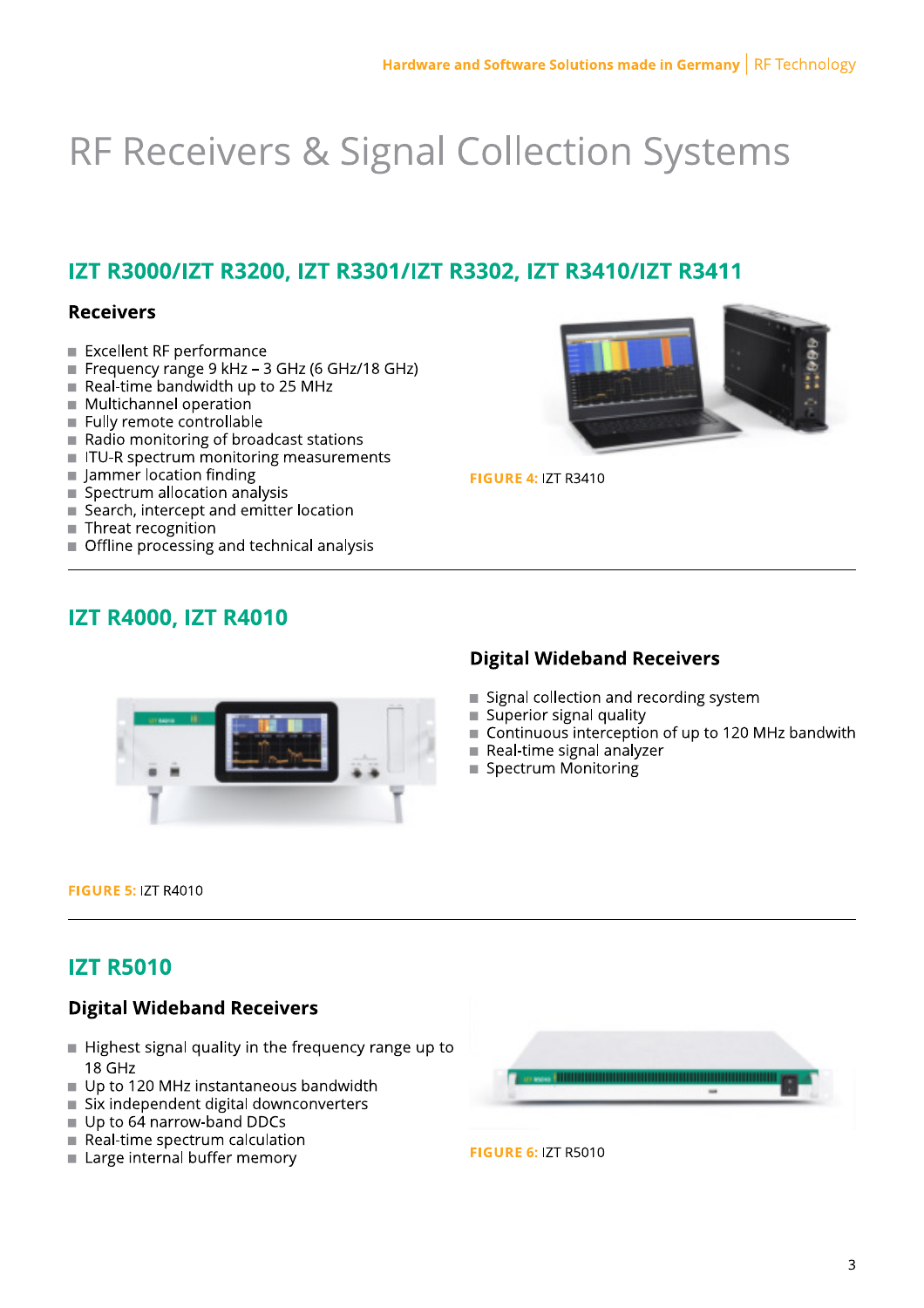## **Radio Direction Finders**

## **IZT R3600**

### **Multichannel Receiver System**

- Frequency range 9 kHz 3 GHz / 6 GHz
- Scalable multi-channel receiver system
- Up to 5 channels with 24 MHz instantaneous bandwidth each
- Suitable for direction finding (DF)
- For fixed and mobile systems



**FIGURE 7: IZT R3600** 

## **IZT R5506/IZT R5509**



## **Radio Direction Finder**

- Complete RDF solutions
- Platform for individual software
- Compact IZT R5506 with 20 MHz 6 GHz
- High-precision IZT R5509 with 100 MHz 500 MHz



FIGURE 9: IZT R5506 HARDWARE

FIGURE 8: IZT R5509 BUILT IN ANTENNA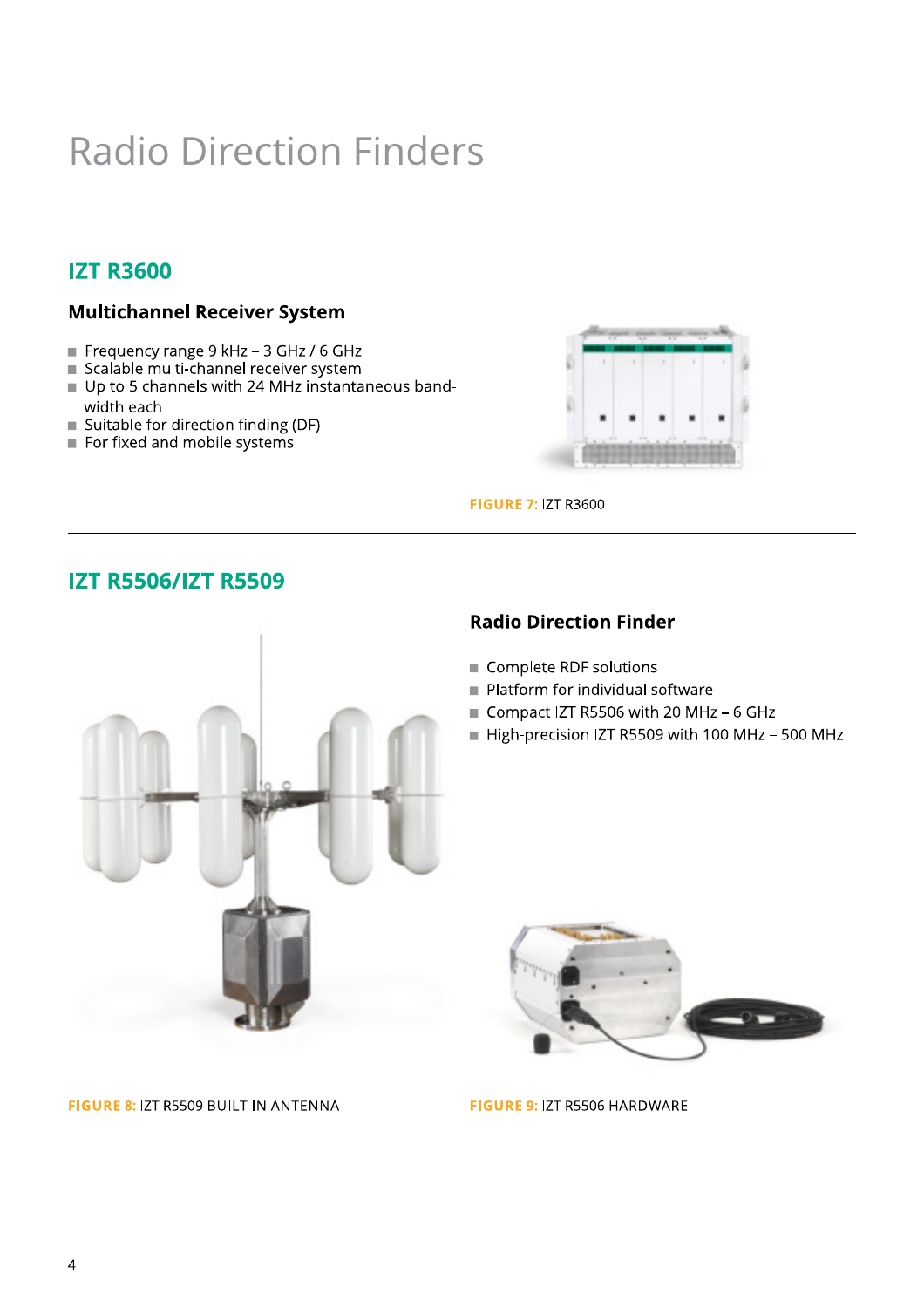## RF Record, Playback & Analysis

## **IZT RECPLAY**

## **RF Recording and Playback Systems**

- Real RF environment reproduction
- Multi-channel diversity
- Powerful signal extraction
- $R$ eal-time impairment simulation
- Repeatable lab tests
- Reduced costs for field-testing
- Automotive applications  $\overline{\phantom{a}}$
- 25 MHz, 60 MHz or 120 MHz real-time bandwidth



**FIGURE 10: IZT RECPLAY** 

## **IZT SIGNAL SUITE**



**FIGURE 11: DATA PROCESSOR** 

## **Software for Signal Analysis**

- Automated signal detection
- Analysis and decoding of signals
- Modulation Recognition
- Powerful I/Q post-processing
- Spectrum monitoring and interferer capture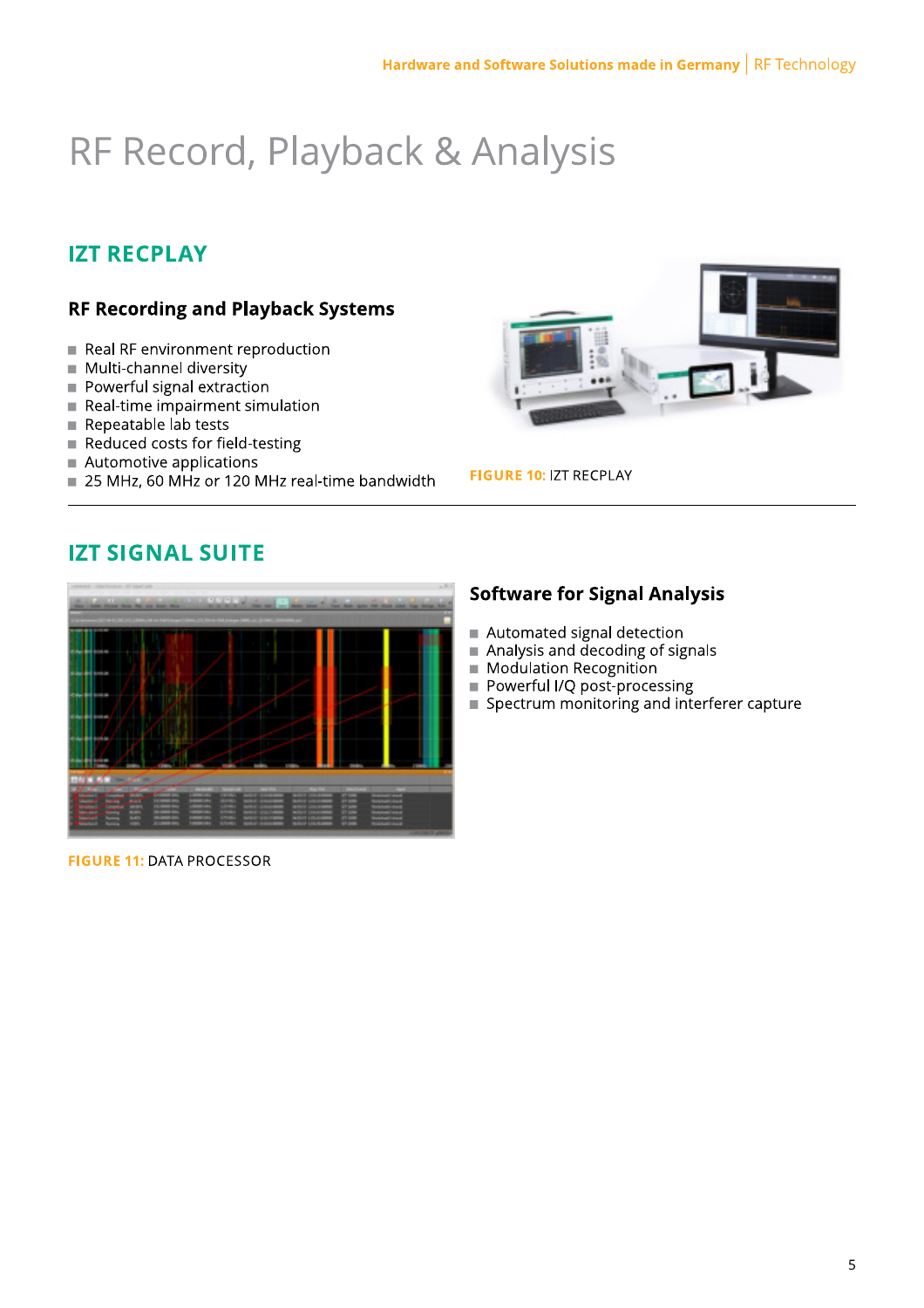## **Channel Emulators**

## **IZT C3040**



- and output frequency up to 3 GHz
- Instantaneous bandwidth of 100 MHz  $^\mathrm{2}$
- Simulation of uplink, payload and downlink

- ional wideband solutions for up to 600 MHz bandwidth
- FIGURE 12: IZT R3040<br>
IZT C5040, IZT C6000<br>
Broadband Satellite Link Emulator<br>
Bi-directional wideband solutions for up to 600<br>
bandwidth<br>
Simulation of complete satellite links including<br>
load, uplink and downlink effects Simulation of complete satellite links including payload, uplink and downlink effects
	- Simulation of complex mesh networks<br>Real-time change of parameter
	- ime change of parameter
	- $F$ lexible and scalable architectu



**FIGURE 13: IZT C6000** 

## **IZT C7000**



FIGURE 14: IZT OTA

- ribution via IP and optical LAN
- $4\bar{\mathsf{G}}$  and 5G User Equipment Testing  $^2$
- MANET Testing
- $GNSS$  Testing  $\dot{}$
- Wireless cable Testing in non-anechoic and anechoic environments environments<br>Real-Time streaming of channel parameters
- 
- Multi-Freguency Operation
- Up to 80 MHz instantaneous bandwidth
- Extreme low RF to RF latency
- Fully coherent and phase-stable  $\overline{\phantom{a}}$
- Highest signal quality in the frequency range up to 6<sub>GHz</sub>
- Scalable number of channels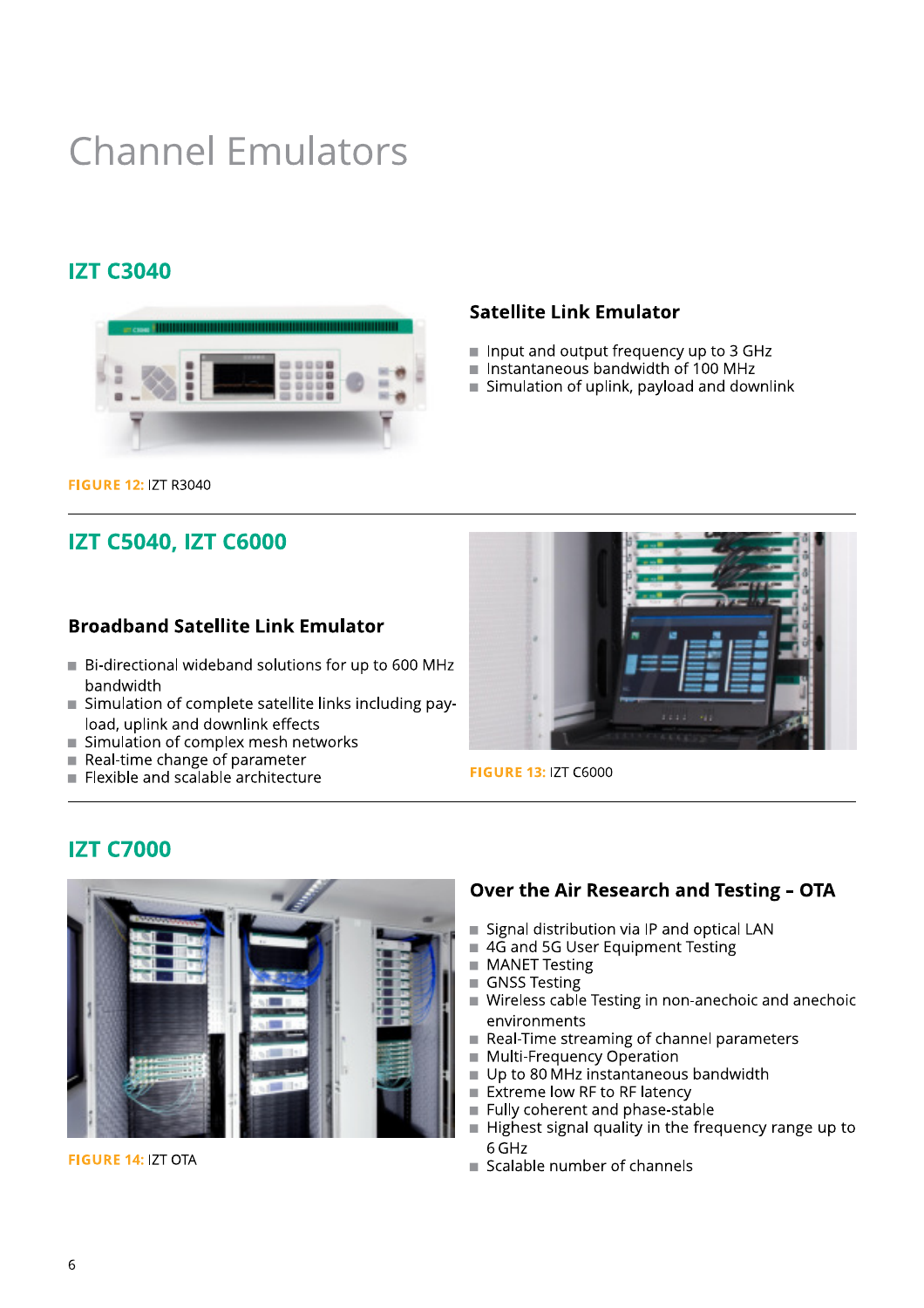## **Digital Broadcasting**

## **IZT DAB/DRM CONTENTSERVER**

| <b><i>ISBN 10405-005-0050</i></b><br>Lake & the case supporters.                                                                                                                                                                                                                                                                                                              |                                                                                                                                                                                                                                                                                                                                                                                               | <b>Scientification</b><br><b>POST CORPORA</b>                                                                                                                                                                                                                                                                                                                                                                                                                                                                                                                                                                                                                                                                                                         |                          |  |
|-------------------------------------------------------------------------------------------------------------------------------------------------------------------------------------------------------------------------------------------------------------------------------------------------------------------------------------------------------------------------------|-----------------------------------------------------------------------------------------------------------------------------------------------------------------------------------------------------------------------------------------------------------------------------------------------------------------------------------------------------------------------------------------------|-------------------------------------------------------------------------------------------------------------------------------------------------------------------------------------------------------------------------------------------------------------------------------------------------------------------------------------------------------------------------------------------------------------------------------------------------------------------------------------------------------------------------------------------------------------------------------------------------------------------------------------------------------------------------------------------------------------------------------------------------------|--------------------------|--|
| <b>By Horsey Street</b>                                                                                                                                                                                                                                                                                                                                                       |                                                                                                                                                                                                                                                                                                                                                                                               | DAR Ensemble Multiplex Gillian                                                                                                                                                                                                                                                                                                                                                                                                                                                                                                                                                                                                                                                                                                                        |                          |  |
| <b>STATES</b><br><b>Companies</b> I                                                                                                                                                                                                                                                                                                                                           |                                                                                                                                                                                                                                                                                                                                                                                               | $-8$<br>۰                                                                                                                                                                                                                                                                                                                                                                                                                                                                                                                                                                                                                                                                                                                                             |                          |  |
| <b>R. Lucian</b><br><b>Service Controllers</b><br><b>All Allegears</b>                                                                                                                                                                                                                                                                                                        | OF LISA OF THE ASSOCIATED RESIDENT                                                                                                                                                                                                                                                                                                                                                            |                                                                                                                                                                                                                                                                                                                                                                                                                                                                                                                                                                                                                                                                                                                                                       | 第3条 第3                   |  |
| <b>STATISTICS</b><br><b>Britannia</b>                                                                                                                                                                                                                                                                                                                                         | CALIFORNIA TRACERS - STATES AND IMPOUNDED. A STATES OF BARTIN COLORADO TELEVISION PR<br>---                                                                                                                                                                                                                                                                                                   |                                                                                                                                                                                                                                                                                                                                                                                                                                                                                                                                                                                                                                                                                                                                                       |                          |  |
| <b>At Lower</b><br><b>STATISTICS</b><br><b>By Commercial Commercial Co</b><br><b>Bit Suite Li</b><br>$\sim$<br><b>Billian</b><br><br><b>Series Council St.</b><br><b>And a lista</b><br><b>Scholarship</b><br><b>Bank College</b><br><b>Served Britain close</b><br>phone and street<br><b>COLLAGE AND THE</b><br><b>Contract Contract Contract</b><br><b>Service Control</b> | 100 00 000 11 days \$6. Seven by held I because \$1.<br>1 WHALE RAW COLLECT FAIRFORCES PO<br>1 Martin State - Lowell Additional Co.<br>1. Margin Billie, Group St Audith Serious, CO<br>4. Benedicture (property depth channels) (a)<br>1. Margin Baskup, Jackson St. Justific Sections, CO<br>1 MINNE BOX SETTLE DI ALEET GENERAL ED.<br>I develop here is now in builde the case in<br>---- | FORD STAY CASHIER MANAGER & MALE A LA MANAGER AND COMMAND CORPORATION & CASHIER<br>To an Arrest Company Company at 1987 1-2-4 \$2000-277-1-20 percent 10. Department to concern a subscript<br>FINDS BETO VITAINER MODERN & MODEL APPEARING OR SUITE SECURE EVIDENT.<br>from brink textions Meaning a factor \$750 based \$8 (even reciped a state).<br>The State States Making's MY 97 WAR 1 had to part a sent<br>Nings brook Completes Measuring a stift all does parameters make incoming a playing<br>They be no forecast Meaning a 277 BT simul-raned sadia bally to access stand.<br>Kinds britte Constraint Memberg in Modular International County International property<br>ASSESSMENT MAIN ASSESSED AND CLOSE CO. COMPANY OF THE CA<br>--- | <b>STATISTICS</b><br>--- |  |
| in family cars.<br><b><i>Commercial</i></b><br><b>Eliza chine</b><br><b>Allen Artists</b>                                                                                                                                                                                                                                                                                     | <b>IF 10 14 By P. 1751 Announcement AT Benefits I</b><br>Constitutions and Constitutions of the Constitution of the Constitution of the Constitution of the Constitution<br><b><i><u>STATISTICS</u></i></b>                                                                                                                                                                                   |                                                                                                                                                                                                                                                                                                                                                                                                                                                                                                                                                                                                                                                                                                                                                       | <b>第2支 数 集 数</b>         |  |
| <b>Lake at</b><br><b>COLLEGE</b>                                                                                                                                                                                                                                                                                                                                              | THE CHARACTER  In the main deadly contact the design manners and<br>1 Brancher, Scrank Heilerstein St.<br>1 NEW WARE TO LET THE REPORT OF THE                                                                                                                                                                                                                                                 | Three series furniture complete at MF 1.1.2 MM and CP 1-Magazine to Manage them the month is played<br>Anno terms Chairman Complete an MC 1-3-4 Million and 1-3 Millions III (Marcel 2010) for terms a critical                                                                                                                                                                                                                                                                                                                                                                                                                                                                                                                                       |                          |  |

### **Digital Radio Multiplexer System**

- Multiplexing for DAB / DAB+ or DRM
- Real-time audio encoding
- $\blacksquare$  Data service management

**FIGURE 15: IZT DAB CS** 

## **IZT DAB ARCHIVE**

| <b>SERVICE CONTROL</b><br><b>C. IT will serve</b><br>The contract of the design |                                                                                                                                                                                                                                                                                                                                                                                                                                                                                                        |                                                                    | <b>HINH</b>                  | $+ + + + +$                                                                                                                 | <b>COLLECT</b> |
|---------------------------------------------------------------------------------|--------------------------------------------------------------------------------------------------------------------------------------------------------------------------------------------------------------------------------------------------------------------------------------------------------------------------------------------------------------------------------------------------------------------------------------------------------------------------------------------------------|--------------------------------------------------------------------|------------------------------|-----------------------------------------------------------------------------------------------------------------------------|----------------|
|                                                                                 |                                                                                                                                                                                                                                                                                                                                                                                                                                                                                                        |                                                                    |                              |                                                                                                                             |                |
|                                                                                 |                                                                                                                                                                                                                                                                                                                                                                                                                                                                                                        |                                                                    |                              | months and                                                                                                                  |                |
|                                                                                 |                                                                                                                                                                                                                                                                                                                                                                                                                                                                                                        |                                                                    |                              |                                                                                                                             |                |
|                                                                                 |                                                                                                                                                                                                                                                                                                                                                                                                                                                                                                        |                                                                    |                              |                                                                                                                             |                |
| Recorder                                                                        |                                                                                                                                                                                                                                                                                                                                                                                                                                                                                                        |                                                                    |                              |                                                                                                                             |                |
|                                                                                 |                                                                                                                                                                                                                                                                                                                                                                                                                                                                                                        |                                                                    |                              |                                                                                                                             |                |
| --                                                                              | --                                                                                                                                                                                                                                                                                                                                                                                                                                                                                                     |                                                                    |                              |                                                                                                                             |                |
| <b>County Alley</b><br>Andrew City                                              | <b>Contract Constitute</b><br><b>Home</b>                                                                                                                                                                                                                                                                                                                                                                                                                                                              | <b>COLOR</b>                                                       |                              | commentary of<br>ted theme.<br>Class Concession                                                                             |                |
| ٠                                                                               | Minister, Marchael &<br><b>TOTAL</b>                                                                                                                                                                                                                                                                                                                                                                                                                                                                   | <b>RUSSIAN BARNERS AND</b>                                         |                              |                                                                                                                             |                |
| ٠                                                                               | Michigan Harvestown &<br><b>TOTAL</b>                                                                                                                                                                                                                                                                                                                                                                                                                                                                  | <b>NAMES AND RESERVES</b>                                          |                              |                                                                                                                             |                |
| ٠                                                                               | Marine, Mr. March 1.<br><b>Service</b>                                                                                                                                                                                                                                                                                                                                                                                                                                                                 | The property Product property in 1974.<br>It won't be recent to do | The commentary and the first | 三三<br>$\blacksquare$<br>$\blacksquare \quad \blacksquare$<br><b>R. L. St. Joseph</b>                                        |                |
|                                                                                 | $-$<br>Married Worldwide P.                                                                                                                                                                                                                                                                                                                                                                                                                                                                            |                                                                    |                              |                                                                                                                             |                |
|                                                                                 | Married To Allenge &                                                                                                                                                                                                                                                                                                                                                                                                                                                                                   | and all law.<br>All of the San                                     |                              | --                                                                                                                          |                |
|                                                                                 | Mandale Tel: Harvalle &<br>w.                                                                                                                                                                                                                                                                                                                                                                                                                                                                          | the second financial party in the                                  |                              |                                                                                                                             |                |
| <b>Margaret Corp.</b><br>Annaheim Ale                                           | Married W. Garrette L.<br><b>Service</b><br>Montes: Tel: Monete &<br><b>CONTRACTOR</b>                                                                                                                                                                                                                                                                                                                                                                                                                 | la conclusione a lot                                               | --                           | <b>START</b><br>$-1000$<br>-<br><b>CONTRACTOR</b>                                                                           |                |
| $\equiv$                                                                        | determine the companies in<br>$-$                                                                                                                                                                                                                                                                                                                                                                                                                                                                      | the comment them experience of the set                             | Algorith AM                  | <b>CONTRACTOR</b>                                                                                                           |                |
|                                                                                 | Morrison, Carl Harvard &<br>$\frac{1}{2} \left( \frac{1}{2} \right) \left( \frac{1}{2} \right) \left( \frac{1}{2} \right) \left( \frac{1}{2} \right) \left( \frac{1}{2} \right) \left( \frac{1}{2} \right) \left( \frac{1}{2} \right) \left( \frac{1}{2} \right) \left( \frac{1}{2} \right) \left( \frac{1}{2} \right) \left( \frac{1}{2} \right) \left( \frac{1}{2} \right) \left( \frac{1}{2} \right) \left( \frac{1}{2} \right) \left( \frac{1}{2} \right) \left( \frac{1}{2} \right) \left( \frac$ | <b>Witness McGrawton and</b>                                       |                              | 12.04.000<br><b>STATISTICS</b>                                                                                              |                |
|                                                                                 | $-1$<br>Augustus Art Hermann                                                                                                                                                                                                                                                                                                                                                                                                                                                                           | the company's acceptancy in the                                    | <b>Benedict Co.</b>          |                                                                                                                             |                |
|                                                                                 | <b>Northern Hermann</b><br><b>TOTAL</b>                                                                                                                                                                                                                                                                                                                                                                                                                                                                | to count-harmony in the                                            |                              |                                                                                                                             |                |
| <b>State State</b><br>$\overline{\phantom{a}}$                                  | <b>TOTAL</b><br>Manager Ster, Manager &                                                                                                                                                                                                                                                                                                                                                                                                                                                                | <b>NUMBER</b> OF                                                   | <b>Black of De</b>           |                                                                                                                             |                |
| <b>STEP 15</b>                                                                  | <b>Blues Printers &amp;</b><br><b>Torrigate</b>                                                                                                                                                                                                                                                                                                                                                                                                                                                        | The computer that the program of the Party                         | <b>Carolina Rd</b>           |                                                                                                                             |                |
|                                                                                 | Transferred Mr. Mercedes of<br><b>Service</b>                                                                                                                                                                                                                                                                                                                                                                                                                                                          | Scaled Advanced 1-1                                                |                              |                                                                                                                             |                |
|                                                                                 | <b>Send N. North</b>                                                                                                                                                                                                                                                                                                                                                                                                                                                                                   | Street Associate LA                                                | <b>TAXABLE FIX.</b>          | largest-start vaccinery description and                                                                                     |                |
|                                                                                 | torney of the search<br><b>Service</b>                                                                                                                                                                                                                                                                                                                                                                                                                                                                 | the present them expect to their                                   | months on                    | <b>SHOW</b><br><b>School</b>                                                                                                |                |
|                                                                                 | <b>Station St. Seconds</b><br><b>Time</b>                                                                                                                                                                                                                                                                                                                                                                                                                                                              | to constitutions of a look                                         |                              | ally classes with task-<br>-                                                                                                |                |
| the property of the form of the cold                                            | Starter, N. Houston<br>$\frac{1}{2} \left( \frac{1}{2} \right) \left( \frac{1}{2} \right) \left( \frac{1}{2} \right) \left( \frac{1}{2} \right) \left( \frac{1}{2} \right) \left( \frac{1}{2} \right) \left( \frac{1}{2} \right) \left( \frac{1}{2} \right) \left( \frac{1}{2} \right) \left( \frac{1}{2} \right) \left( \frac{1}{2} \right) \left( \frac{1}{2} \right) \left( \frac{1}{2} \right) \left( \frac{1}{2} \right) \left( \frac{1}{2} \right) \left( \frac{1}{2} \right) \left( \frac$      | the comment three expenses in the date                             | <b>Montreal</b> Afr          | ×.<br>-<br>$\frac{1}{2} \left( \frac{1}{2} \right) \left( \frac{1}{2} \right) \left( \frac{1}{2} \right)$<br><b>COMPANY</b> |                |
|                                                                                 | <b>Contract McChinesen</b><br>-                                                                                                                                                                                                                                                                                                                                                                                                                                                                        | is concern to an expect of the                                     | Anadora - Ali                | ٠<br>-                                                                                                                      |                |
|                                                                                 |                                                                                                                                                                                                                                                                                                                                                                                                                                                                                                        |                                                                    |                              | ۰<br><b>STATISTICS</b>                                                                                                      |                |
|                                                                                 |                                                                                                                                                                                                                                                                                                                                                                                                                                                                                                        |                                                                    | Josephus 20                  |                                                                                                                             |                |
|                                                                                 |                                                                                                                                                                                                                                                                                                                                                                                                                                                                                                        |                                                                    |                              | <b>STATE</b>                                                                                                                |                |
|                                                                                 |                                                                                                                                                                                                                                                                                                                                                                                                                                                                                                        |                                                                    |                              | ÷<br><b>SERVICES</b><br><b>Supervisory</b><br><b>SIL</b>                                                                    |                |
|                                                                                 |                                                                                                                                                                                                                                                                                                                                                                                                                                                                                                        |                                                                    |                              | <b>Secretary</b><br>---                                                                                                     |                |
|                                                                                 |                                                                                                                                                                                                                                                                                                                                                                                                                                                                                                        |                                                                    |                              |                                                                                                                             |                |
|                                                                                 |                                                                                                                                                                                                                                                                                                                                                                                                                                                                                                        |                                                                    |                              |                                                                                                                             |                |
|                                                                                 |                                                                                                                                                                                                                                                                                                                                                                                                                                                                                                        |                                                                    |                              | process process makes                                                                                                       |                |
|                                                                                 |                                                                                                                                                                                                                                                                                                                                                                                                                                                                                                        |                                                                    |                              | Seattle rated. Will be about an out to as \$10.                                                                             |                |
|                                                                                 |                                                                                                                                                                                                                                                                                                                                                                                                                                                                                                        |                                                                    |                              | \$1.00 percent state in advanced by the Malera's state                                                                      |                |
|                                                                                 |                                                                                                                                                                                                                                                                                                                                                                                                                                                                                                        |                                                                    |                              | <b>SALE</b><br>Manager of Contractor                                                                                        |                |

FIGURE 16: IZT DAB ARCHIVE

## **EDI/ETI Monitoring and Logging System**

- Real-time monitoring of DAB ensembles<br>Analysis of audio and data content
- 
- Logging of the complete DAB multiplex
- Long-term archiving and indexing of all content
- Search and export functionality